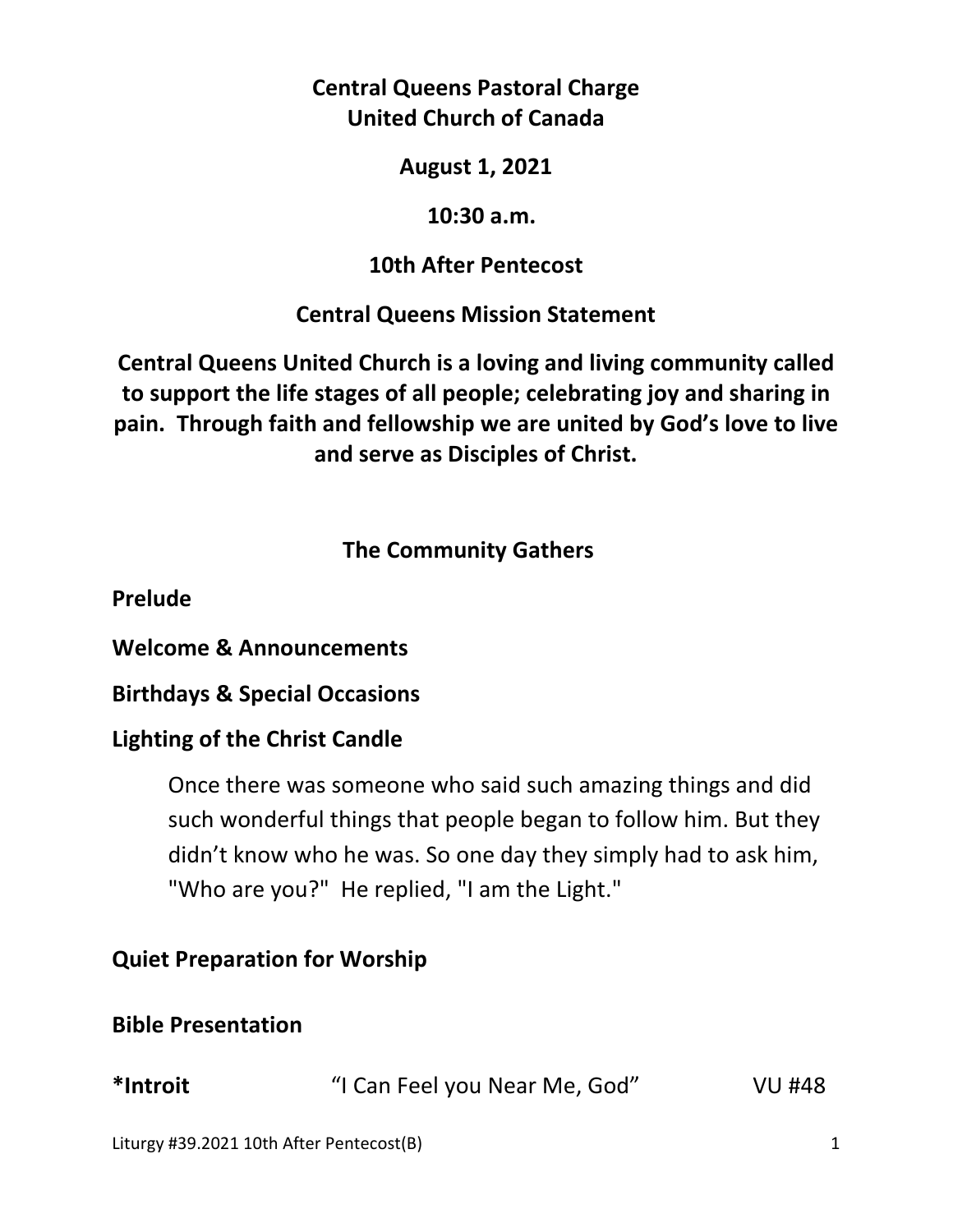### **\*Call to Worship**

Bless the Lord with heart and soul, for our God is great.  **We will bless God in this time of worship!** 

 God sends forth the Spirit to renew the face of the earth.  **God, renew us in this time of worship!** 

 God feeds all creatures in due season.  **God, feed us in this time of worship!** 

 Let us sing to God as long as we live;  **We will sing praise to our God while we have being. So we come to worship.** 

|                                | VU #371 |
|--------------------------------|---------|
| "Open My Eyes, That I May See" |         |

#### **Prayer of Approach**

 **God of majesty and mystery,** 

 **we gather before you in humble wonder.** 

 **Source of all that is, your breadth and depth are beyond our imagining.** 

 **Word of hope and healing, your love defies our explanations.** 

 **Spirit of purpose and possibility, you touch us when we least expect it.** 

 **Receive our praise and prayer this day,** 

 **and prepare us to receive the Bread of Life in this hour of worship.** 

 **For we come to in praise, may your Holy Spirit stir us to new life.**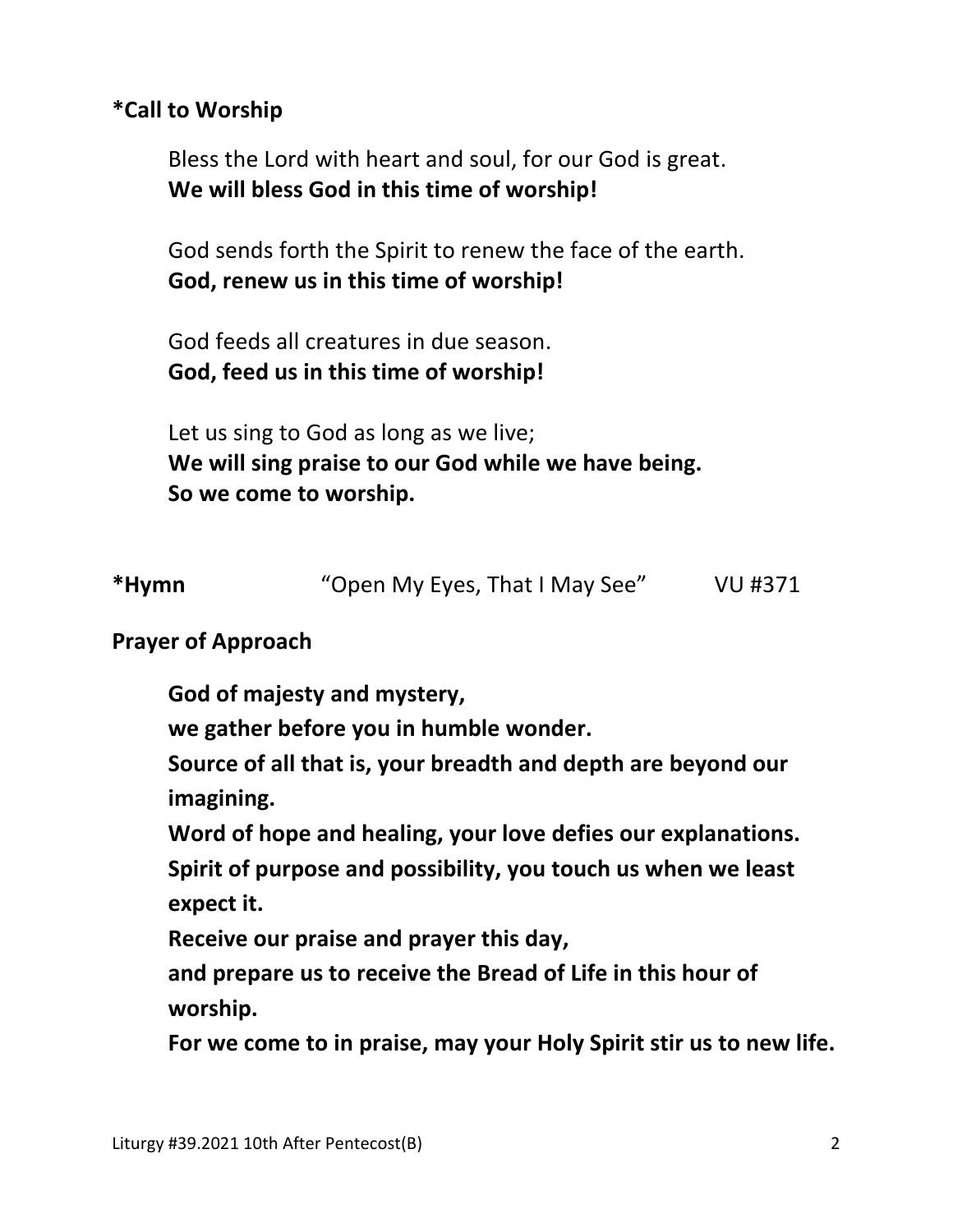With Jesus, we share in the ancient prayer…

### **Lord's Prayer**

**Our Father, who art in heaven, hallowed be thy name. Thy Kingdom come, thy will be done on earth, as it is in heaven. Give us this day our daily bread; and forgive us our trespasses, as we forgive those who trespass against us; and lead us not into temptation, but deliver us from evil. For thine is the kingdom, the power, and the glory, for ever and ever. Amen.** 

| <b>Hymn</b>               | "Jesus, Friend of Little Children" | VU #340 vv. 1-2 |
|---------------------------|------------------------------------|-----------------|
| <b>All God's Children</b> |                                    |                 |

| <b>Hymn</b> | "Jesus, Friend of Little Children" | VU #340 v.3 |
|-------------|------------------------------------|-------------|
|             |                                    |             |

## **Listening for God's Word**

#### **Sacred Word**

#### **Ephesians 4:1–16**

I therefore, the prisoner in the Lord, beg you to lead a life worthy of the calling to which you have been called, with all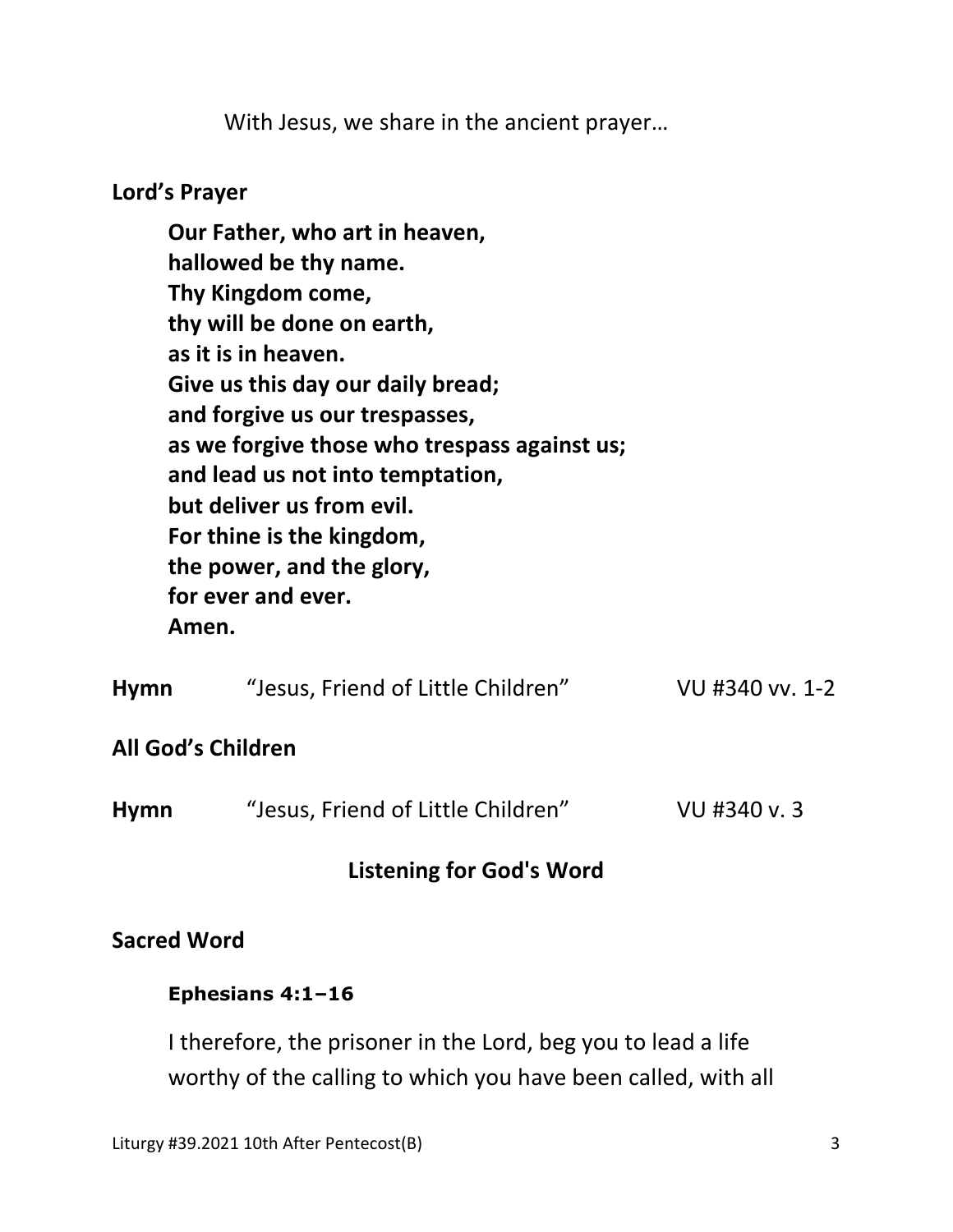humility and gentleness, with patience, bearing with one another in love, making every effort to maintain the unity of the Spirit in the bond of peace. There is one body and one Spirit, just as you were called to the one hope of your calling, one Lord, one faith, one baptism, one God and Creator of all, who is above all and through all and in all.

But each of us was given grace according to the measure of Christ's gift. Therefore it is said,

 "When he ascended on high he made captivity itself a captive; he gave gifts to his people."

(When it says, "He ascended," what does it mean but that he had also descended into the lower parts of the earth? He who descended is the same one who ascended far above all the heavens, so that he might fill all things.) The gifts he gave were that some would be apostles, some prophets, some evangelists, some pastors and teachers, to equip the saints for the work of ministry, for building up the body of Christ, until all of us come to the unity of the faith and of the knowledge of the child of God, to maturity, to the measure of the full stature of Christ. We must no longer be children, tossed to and fro and blown about by every wind of doctrine, by people's trickery, by their craftiness in deceitful scheming. But speaking the truth in love, we must grow up in every way into him who is the head, into Christ, from whom the whole body, joined and knit together by every ligament with which it is equipped, as each part is working properly, promotes the body's growth in building itself up in love.

#### **Psalm 51:1–12** VU# 776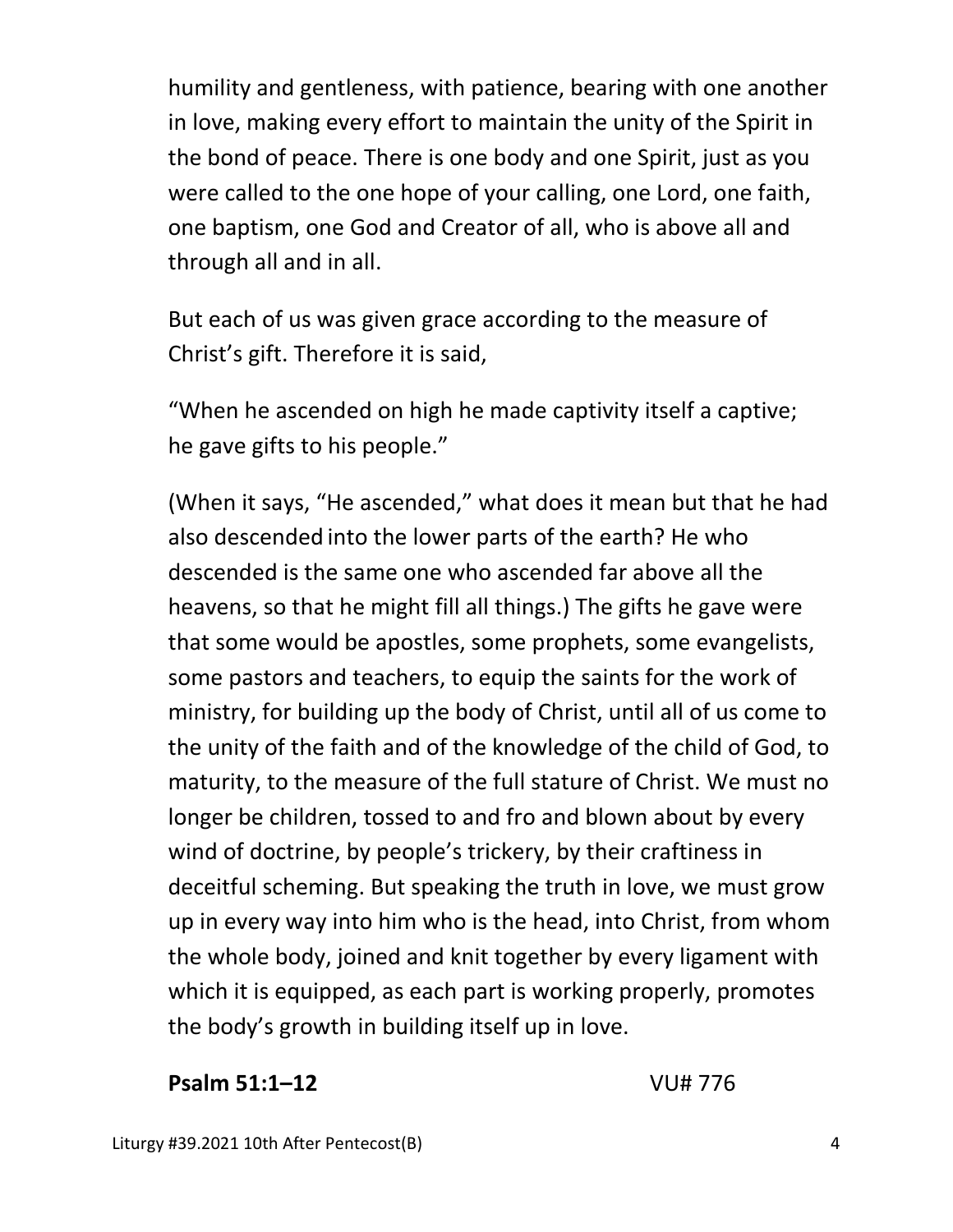### **John 6:24–35**

So when the crowd saw that neither Jesus nor his disciples were there, they themselves got into the boats and went to Capernaum looking for Jesus.

When they found him on the other side of the sea, they said to him, "Rabbi, when did you come here?" Jesus answered them, "Very truly, I tell you, you are looking for me, not because you saw signs, but because you ate your fill of the loaves. Do not work for the food that perishes, but for the food that endures for eternal life, which the Child of God will give you. For it is on him that God has set the seal." Then they said to him, "What must we do to perform the works of God?" Jesus answered them, "This is the work of God, that you believe in the one who was sent." So they said to him, "What sign are you going to give us then, so that we may see it and believe you? What work are you performing? Our ancestors ate the manna in the wilderness; as it is written, 'He gave them bread from heaven to eat.'" Then Jesus said to them, "Very truly, I tell you, it was not Moses who gave you the bread from heaven, but it is God who gives you the true bread from heaven. For the bread of God is that which comes down from heaven and gives life to the world." They said to him, "Sir, give us this bread always."

Jesus said to them, "I am the bread of life. Whoever comes to me will never be hungry, and whoever believes in me will never be thirsty.

#### **Anthem**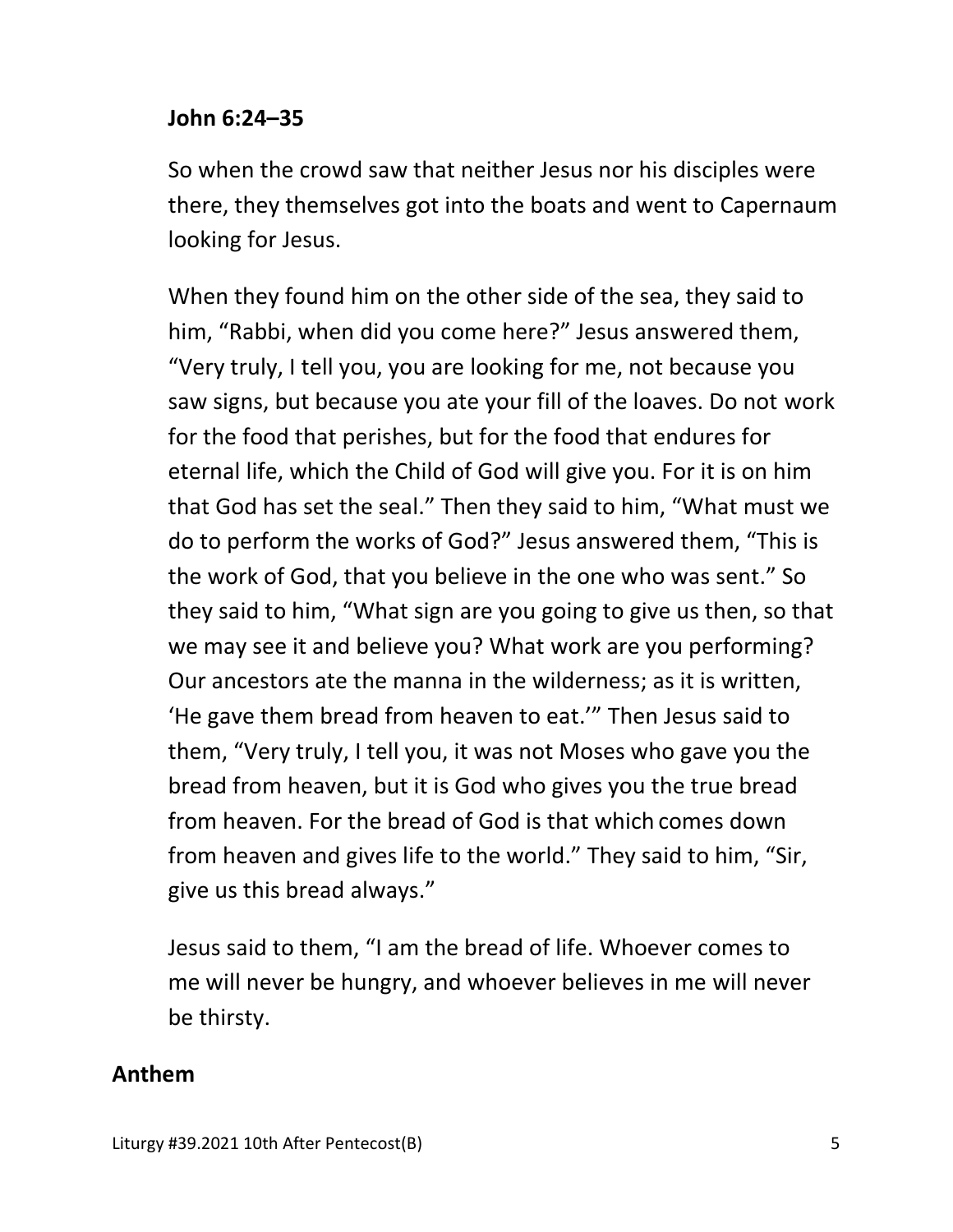**Sermon** 

**Reflective Music** 

# **Responding to God's Word**

### **Offertory Invitation**

 Jesus said, "I am the bread of life. Whoever comes to me will never be hungry, and whoever believes in me will never be thirsty." Let us offer our loaves and fishes in the service of God's kin-dom.

### **Offertory**

### **\*Presentation of Offering**

### **\*Offertory Prayer**

**God of power and possibility, bless the gifts we offer to you this day, and all our efforts to serve you and our neighbours. Use what we have and what we do to build up the ministry of Christ's body, the church, in our congregation, our community and throughout the world you love. Amen.** 

## **Prayers of Thanksgiving and Intercession**

*God, in your mercy, Hear our prayer.* 

 God in whom we live and move and have our being: As we gather in your presence today, we are aware of many challenges in our own lives, in the lives of those we care about and in the world around us.

#### Liturgy #39.2021 10th After Pentecost(B) 6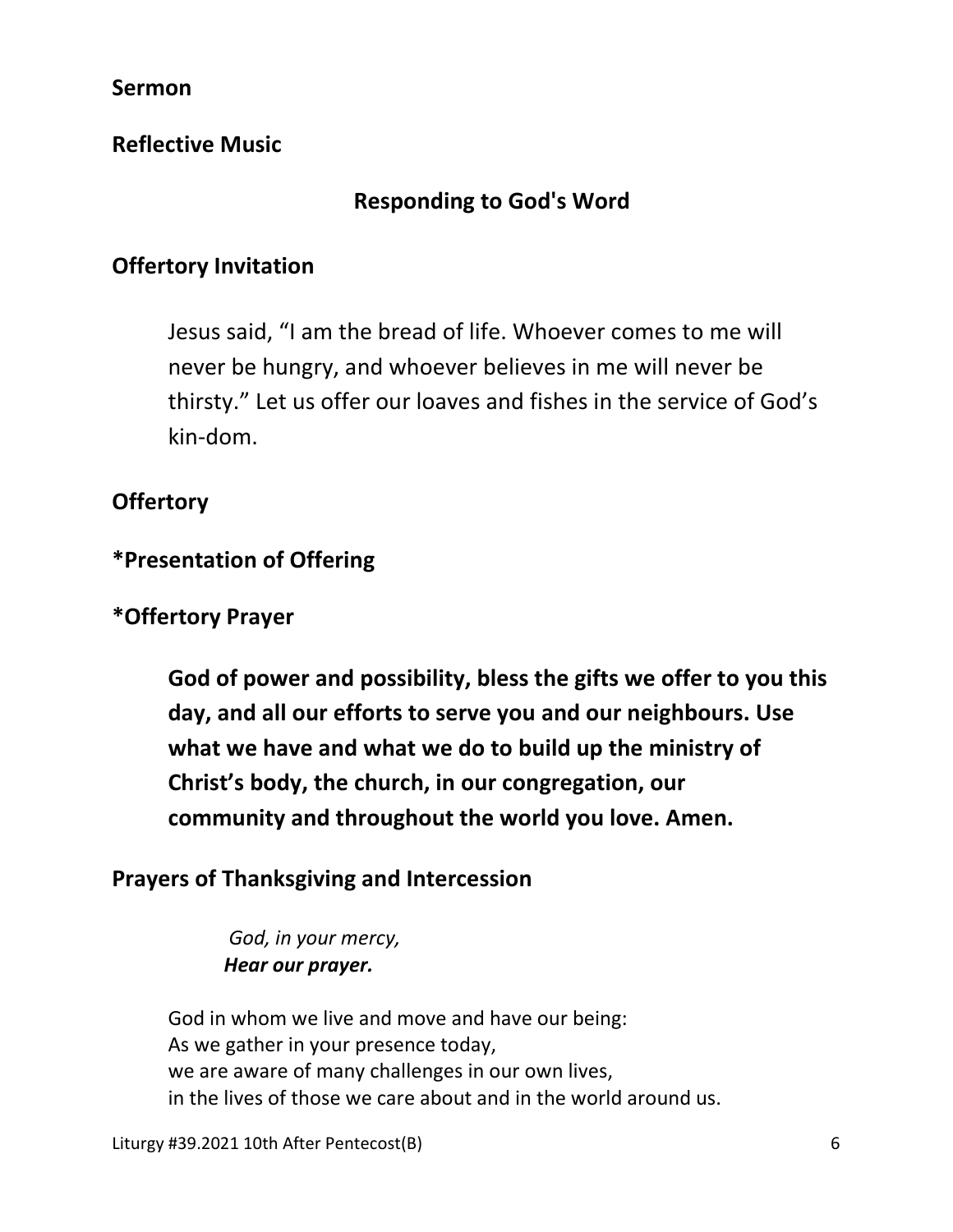Thank you for your faithfulness to each of us and to your whole creation, given all that we share and all the different situations we face. Show us how our care and concern for the world and for each other can respond to the needs we name before you today:

*God, in your mercy, Hear our prayer.* 

 In faithful silence, we lay before you the concerns on our hearts this day: We pray for those who have been in the headlines lately, for those situations in the world and in our country that concern us deeply, and for all whose lives cry out to you and to us for help...

 *God, in your mercy, Hear our prayer.* 

 We pray for those who are suffering in our community and for those struggling to overcome the challenges of life: those who are ill and those who are bereaved; those struggling to make ends meet or find the right job; those who are lonely and those who are moving and in need of new friends…

> *God, in your mercy, Hear our prayer.*

 We pray for those looking forward to a new beginning this fall: those hoping for a school year with fewer pandemic interruptions; those starting at a new school or in a new college or university program; those beginning new jobs or new activities; those welcoming new members into the family through birth or marriage:

*God, in your mercy, Hear our prayer.*